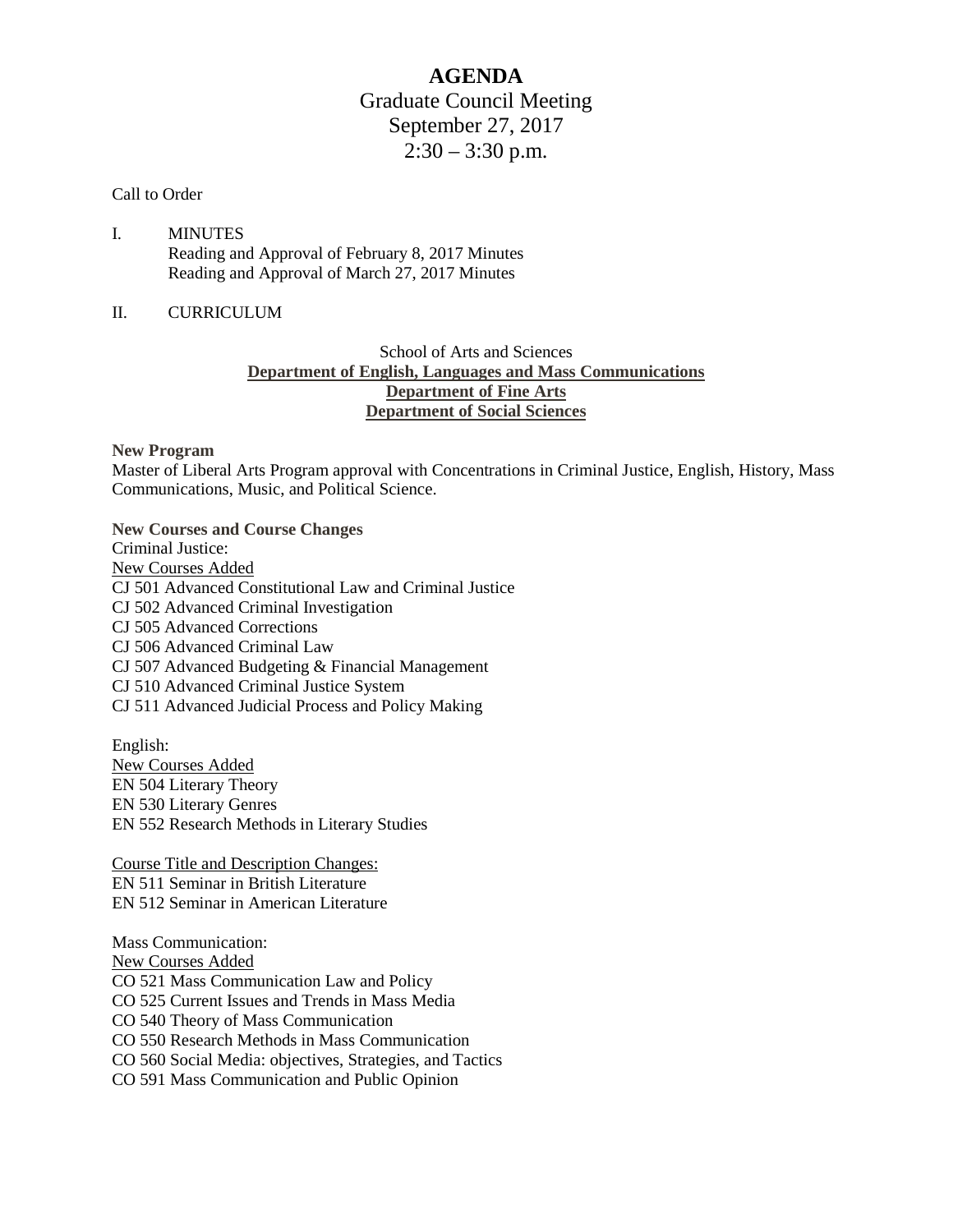Music: New Courses Added MU 507 Selected topics in Music Theory MU 508 Seminar in Music History and Literature MU 509 Selected Topics in Music History and Literature MU 510 Music Pedagogy and Techniques MU 511 World Music

Interdisciplinary Liberal Arts Electives: New Courses Added ILA 500 Introduction to Liberal Arts ILA 501 Research in Liberal Arts ILA 599 Capstone Project

## School of Business **Department of Graduate Programs**

## **Program Revision**

Master of Business Administration: The Master of Business Administration will separate its degree programs into two options, Master of Business Administration with a Concentration in General Business and the Executive Master of Business Administration with Concentrations in Gaming Management and Hospitality Management. Changes have been made to revise the name of the Master of Business Administration Online 100% program (MBAO) to Executive Master of Business Administration (EMBA) as approved by the Institution of Higher Learning (IHL). Concentrations will continue to be offered in Gaming and Hospitality.

#### **Executive MBA Program Brochure:**

Proposed program description revisions, curriculum and other components for the Executive Master of Business Administration (EMBA) program.

#### **MBA Admissions Guidelines:**

Proposed changes to MBA admissions to streamline conditional admission of domestic and international students.

#### III. GRADUATE FACULTY

#### **School of Arts and Sciences**

Chemistry and Physics

1. Dr. Sandra L. Barnes, Professor, Reappointment, ASU Full Member

English, Languages, and Mass Communications

2. Toni W. Terrett, JD, Assistant Professor, New Appointment, ASU Professional Affiliate

Social Sciences

3. Alfred L. Galtney, JD, Adjunct, New Appointment, ASU Professional Affiliate